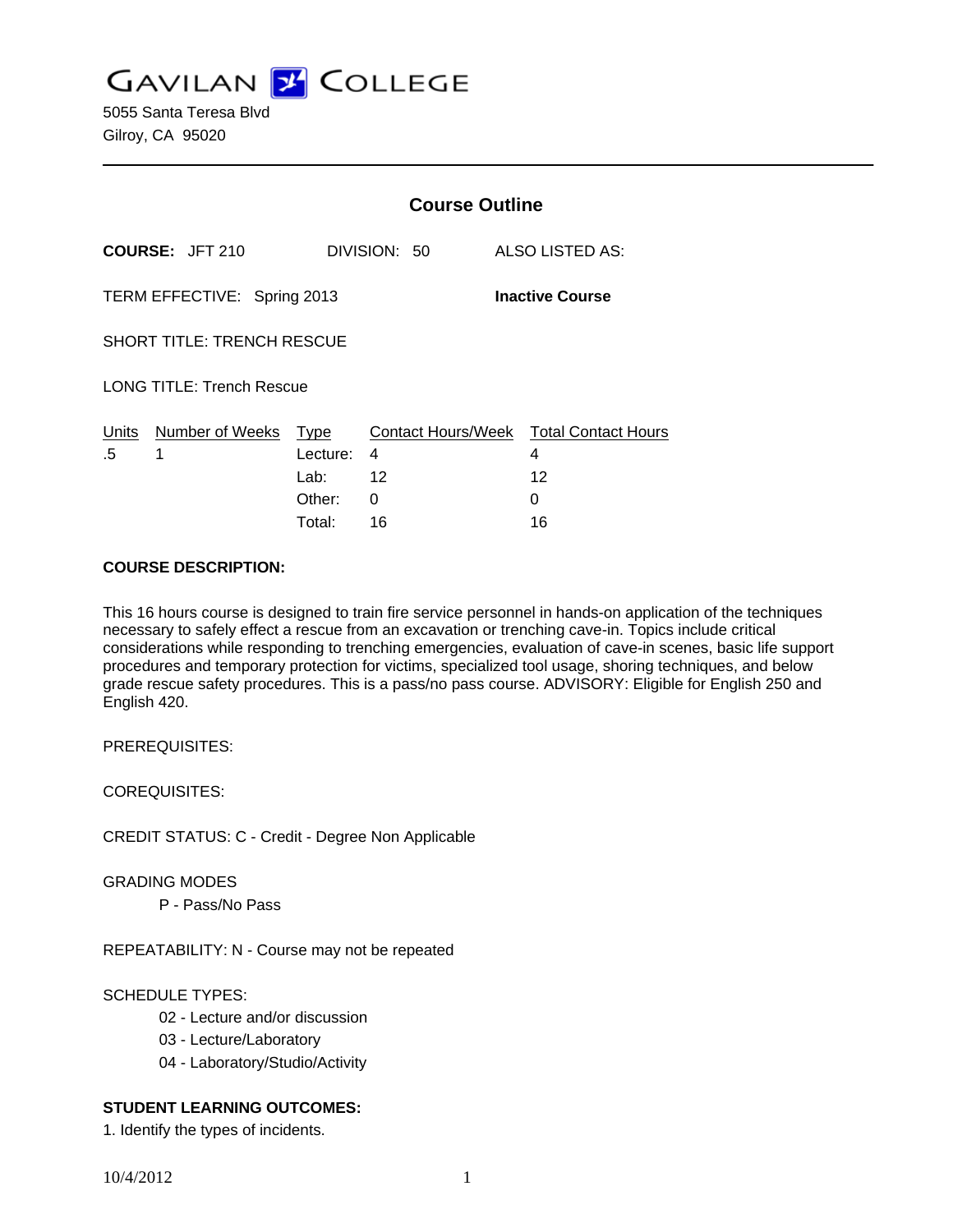- 2. Describe the types of tools needed for rescue.
- 3. Demonstrate different kinds of shoring techniques, i.e. timber,
- hydraulic, mechanical, improvised.
- 4. Perform a simulated rescue of a trapped victim.

#### **CONTENT, STUDENT PERFORMANCE OBJECTIVES, OUT-OF-CLASS ASSIGNMENTS**

Inactive Course: 09/24/2012

16 Hours I. Overview CAL/OSHA

- II. Criminal Penalties/Case Studies
- III. On Site Practice
- IV. Designing Adequate Protection:
- Soil Structure
- Weather protection
- Superimposed loads
- Vibrations
- V. Installing Protection/Shoring/Temporary

Shoring

- VI. Slit Trenches
- VII. "T" Trenches

VIII. Shoring

- Timber
- Hydraulic
- Mechanical
- Mechanical
- Improvised

Lecture, discussion and demonstrations/role playing will serve as the medium of instruction.

# **REPRESENTATIVE TEXTBOOKS:**

Required: ^uExcavation & Trenching Cave-In Rescue Procedures^s Reading Level determined to be: 12th + grade level

# **ARTICULATION and CERTIFICATE INFORMATION**

 Associate Degree: CSU GE: IGETC: CSU TRANSFER: Not Transferable UC TRANSFER: Not Transferable

# **SUPPLEMENTAL DATA:**

Basic Skills: N Classification: I Noncredit Category: Y Cooperative Education: